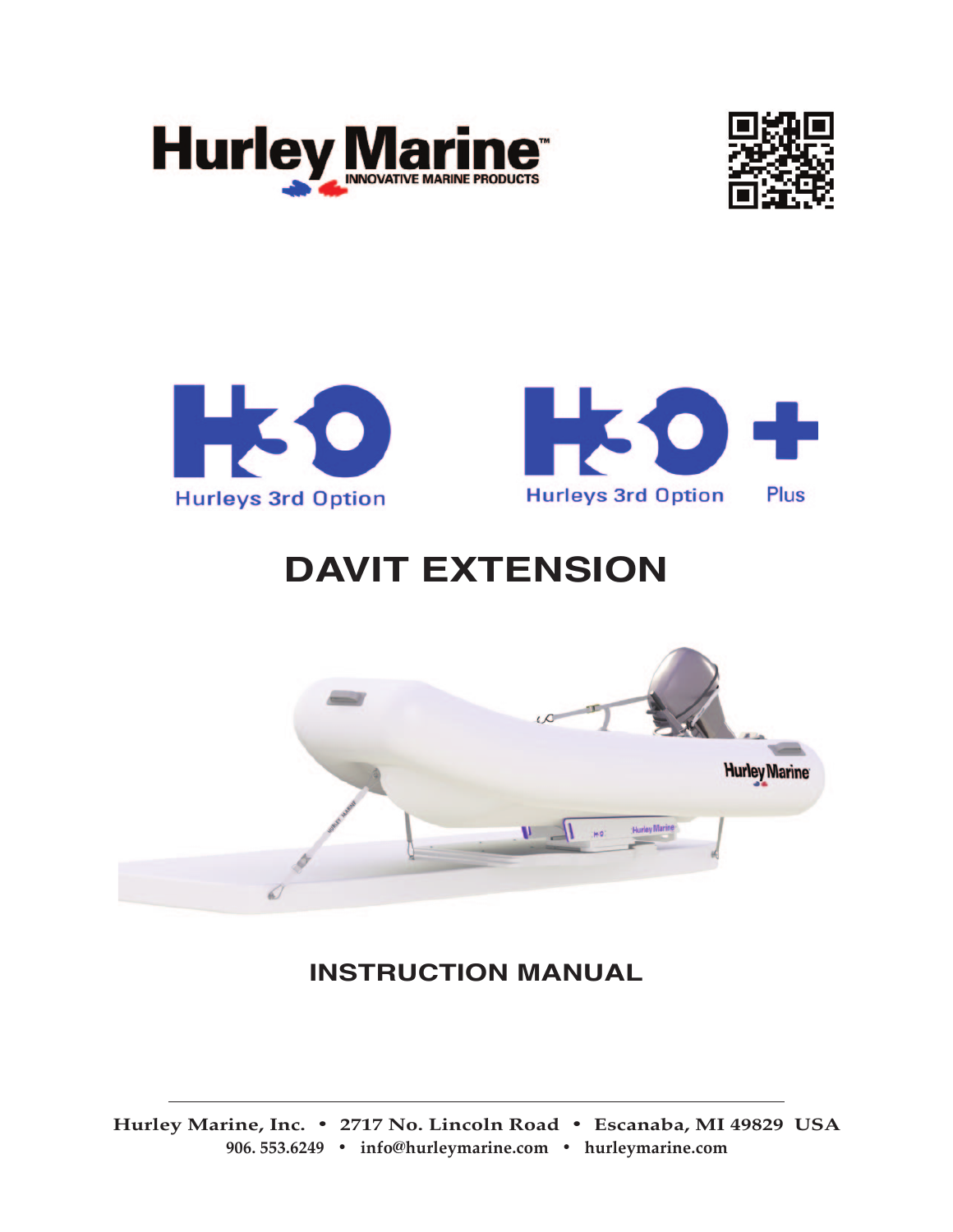## **WARNINGS**

- **WARNING - Extreme Caution should be used when operating this system . . .** Failure to install, maintain, protect, and operate the system properly can cause malfunction resulting in possible serious or fatal injuries and/or property damage.
- **WARNING -** Davit system is not intended to be used with any person(s) and/or possessions in the dinghy.
- **WARNING -** Do not attempt to operate system while boat is under power.
- **WARNING -** System should not be placed in an area where the prop, outdrive or any other mechanical part may come in contact.
- **WARNING -** Remove drain plug from tender when on davit.
- **WARNING -** A dinghy cover is recommended to keep water from entering the dinghy.
- **WARNING -** Do not drill holes in your davit extension or alter in any way.
- **WARNING -** Only use stainless steel hardware when mounting and use a backing plate when applicable.
- **WARNING -** Dinghy must be secured/tied down before transporting.
- **WARNING -** Contact the manufacturer of your swim platform to ensure that it is able to handle the added weight.
- **WARNING -** Regular inspection, adjustment, and maintaining your davit and other associated components is necessary to ensure proper operation.
- **WARNING -** Always clean the system with fresh water when it is used in a corrosive environment to maintain longevity.
- **CAUTION:** It is suggested to off-set the extension, during installation, on the platform so that the stern of the dinghy is more supported due to weight of motor, etc.
- **CAUTION** Weight limit: H3O w/Extension: 400 pounds. H3O+ (PLUS) w/Extension: 725 pounds. *Do not exceed weight load limits.*

**Hurley Marine, Inc. • 2717 No. Lincoln Road • Escanaba, MI 49829 USA 906. 553.6249 • [info@hurleymarine.com](mailto:info@hurleymarine.com) • [hurleymarine.com](http://hurleymarine.com/index.html)**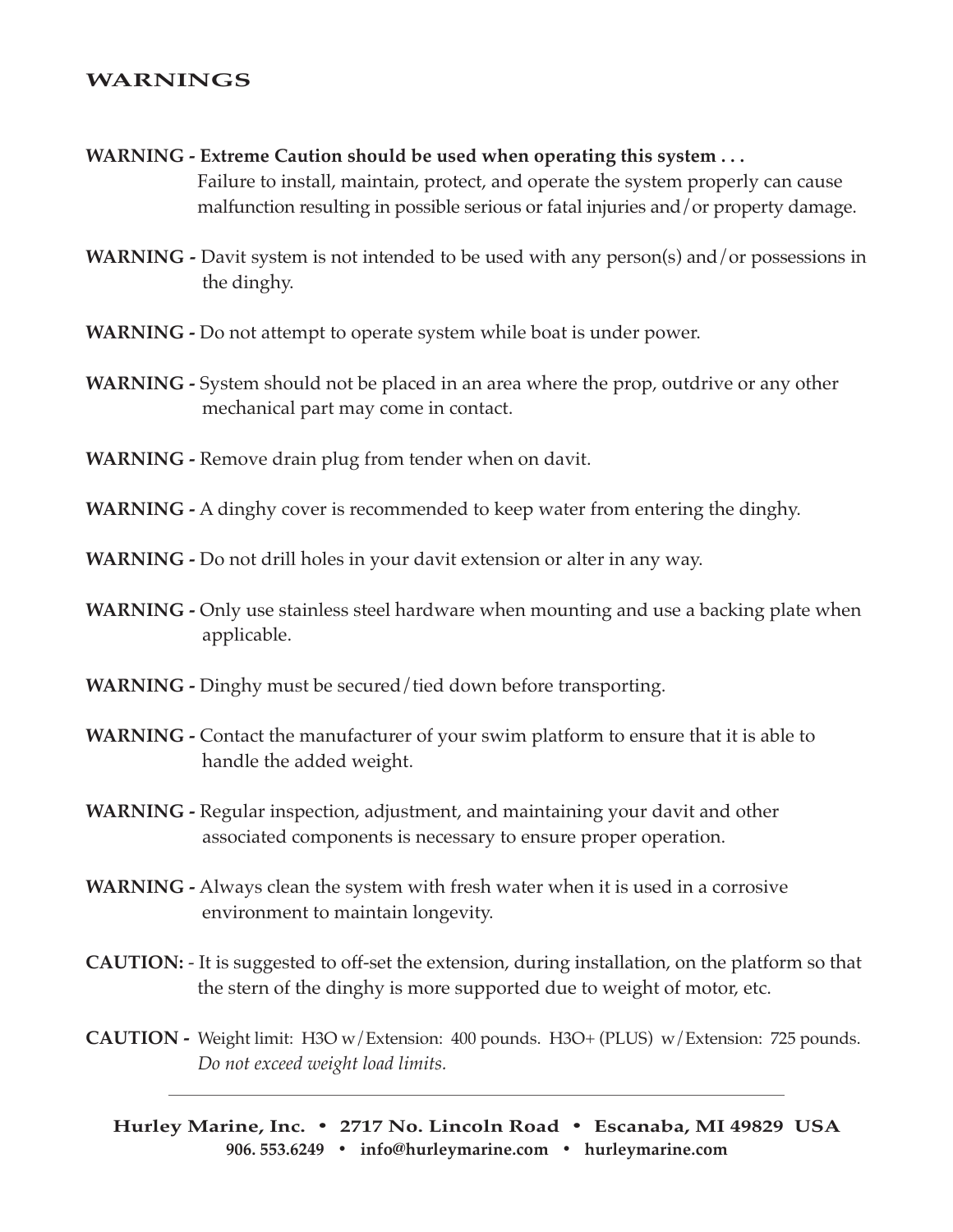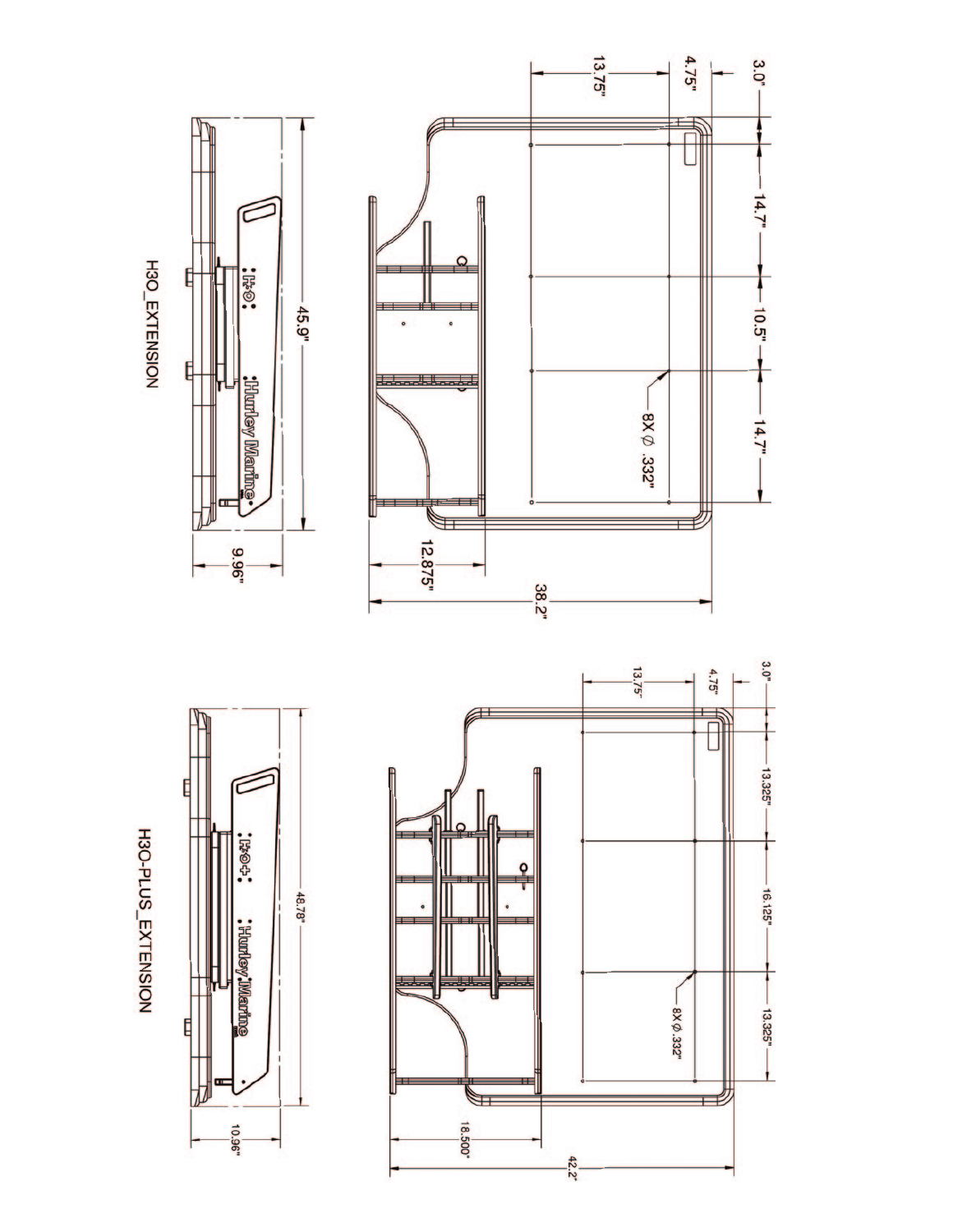Your *Hurley* H<sub>2</sub>0 and H<sub>2</sub>0+ *Davit Extension* system is made of King Starboard (marine grade high density polyethylene), industrial grade fiberglass and stainless steel components. All of these components are used for strength and longevity. *Do not alter in any way.*

**Planning the installation:** Determine the placement of your extension. The two blocks under the extension should be pushed up tight to the platform. If the system is to be offset one block may not have to be tight to the platform due to the curvature in order to keep square. Be sure there are no obstructions underneath the 8



bolt holes in which the system will be bolted to. *Should not be mounted on-top of foam decking!*

You may want to offset, if feasible, the Davit Extension on the swim platform as so that the stern of the dinghy is more supported due to weight of motor, etc. Of course this depends on many factors, including, but not limited to, the beam of your boat, length of your dinghy and any obstructions.

**Mounting:** It is suggested to use eight (8) 316 stainless steel  $5/16$ " or  $1/4$ " carriage bolts, backing plates or fender washers and nylock nuts. *Do not over torque.* Length of bolts are dependant upon the thickness of your platform.

Square up the Davit Extension and mark each hole to be drilled. It is good practice to use tape on the surface to be drilled then drill the hole through the tape, this will avoid scratching and/or chipping of the



surrounding surface. Start with a small drill bit and increase bit size to fit. Generously apply 3M 5200 sealant to seal drilled holes.

*Note: If Hurley Shims are used, trimming may be necessary. Note: Do not over torque nuts & bolts.* 

**Tie downs must be used when underway, we recommend our 4-Point Tie Down system, for best results when the extension is installed.** 

Inspection and tightening of screws, nuts and bolts should be performed weekly. Always clean the davit system with fresh water when used in a corrosive environment.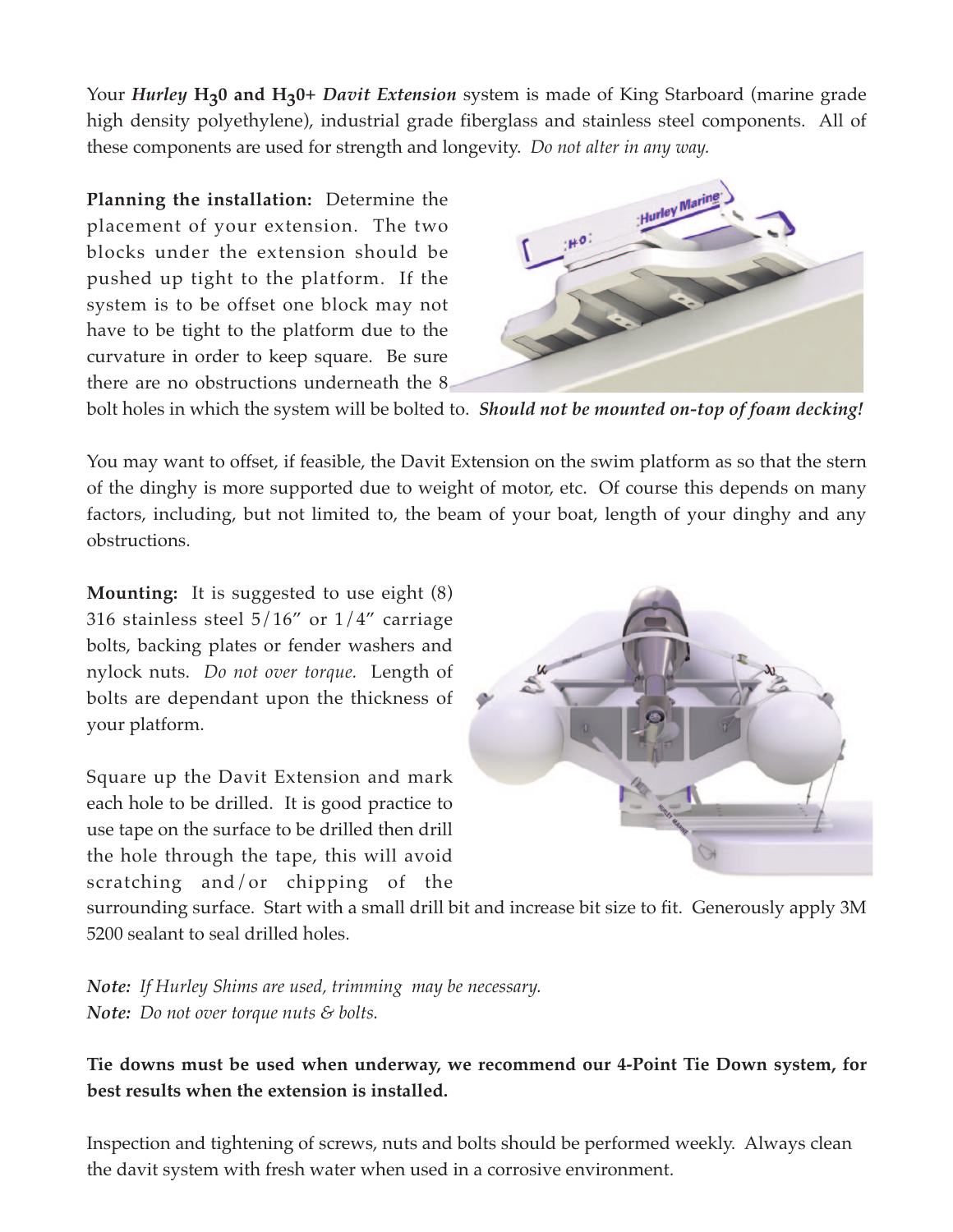

Assembly of Corner Bolts for Extension



Assembly of Stopper Blocks for H3O Extension



Assembly of Stopper Blocks for H3O+ Extension